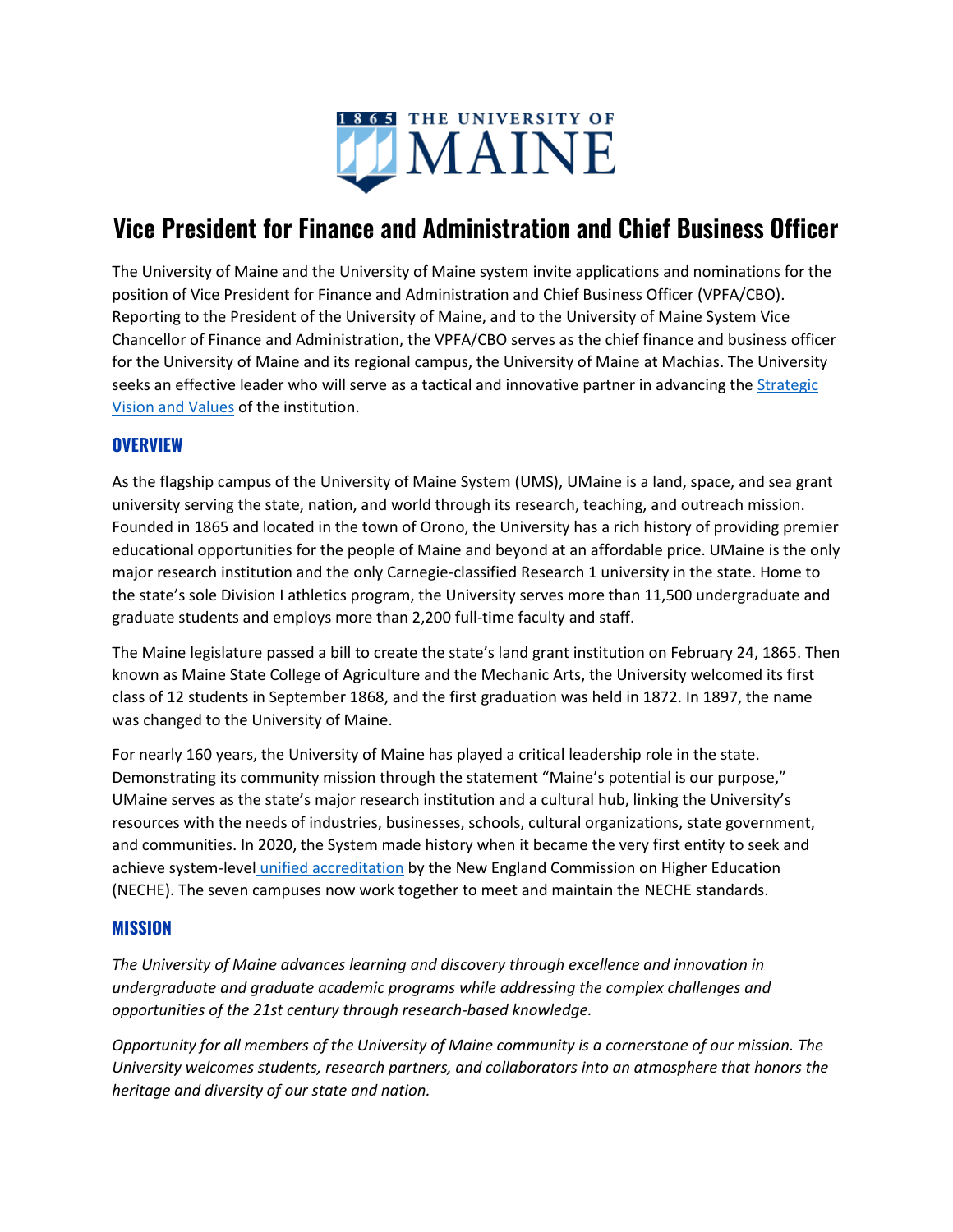*Founded in 1865, the University of Maine is a land, space and sea grant institution and the flagship campus of the University of Maine System. This vibrant and dynamic university serves the residents of Maine, the nation, and the world through our acclaimed programs in teaching, research, and outreach.* 

*Inspiring and dedicated teaching propels students into new fields of learning and promotes interdisciplinary understanding. Our educational goals are to help students develop their creative abilities, communication, and critical thinking skills, and understanding of traditions in ethics and rationality within the arts, sciences, and professions.* 

*Internationally recognized research, scholarship, and creative activity distinguish the University of Maine as the state's flagship university, where faculty and students contribute knowledge to issues of local, national, and international significance. As the state's doctoral-granting institution, research and education are inextricably linked.* 

*Comprehensive outreach, including public service, Cooperative Extension, continuing education, and distance learning, engages learners of all ages in improving their lives and communities. Using researchbased knowledge, outreach efforts promote sustainable use of Maine's abundant natural resources and build intellectual, cultural, and economic capacity throughout Maine and beyond.* 

*Through integrated teaching, research, and outreach, the University of Maine improves the quality of life for people in Maine and around the world, and promotes responsible stewardship of human, natural, and financial resources.* 

— Approved by the University of Maine System Board of Trustees, November 2010

#### **COMMUNITY**

The University of Maine enrolls 9,447 undergraduate and 2,542 graduate students from across the U.S. and 79 countries. Its academic community comprises the state's largest mix of nationally and internationally recognized faculty, researchers, and scholars, representing some of the most respected minds in their fields.

#### **LOCATIONS**

#### **ORONO**

The University of Maine is in the town of Orono, five miles north of Bangor, the state's third-largest city and home to Bangor International Airport. Orono, named for Chief Joseph Orono of the Penobscot Nation, was incorporated as a town in 1806. Currently, the population is approximately 11,000. Part of the town, including the University of Maine, is located on Marsh Island, bounded by the Penobscot and Stillwater rivers. Orono is about 1.5 hours from Acadia National Park, Mount Katahdin, and Baxter State Park — the northern terminus of the Appalachian Trail. Sugarloaf and Sunday River ski resorts are within three hours of Orono.

Sited on more than 500 acres, the University's Orono campus consists of 37 academic buildings, 30 administrative buildings, 20 residence halls, 18 research-specific facilities, 13 Greek life houses, four dining facilities, and ten sports facilities, including the nationally ranked, 87,000-square-foot New Balance Student Recreation Center. UMaine's newest buildings are LEED-certified. The centerpiece of the campus, Fogler Library, is the state's largest library. Cooperative Extension offices are located in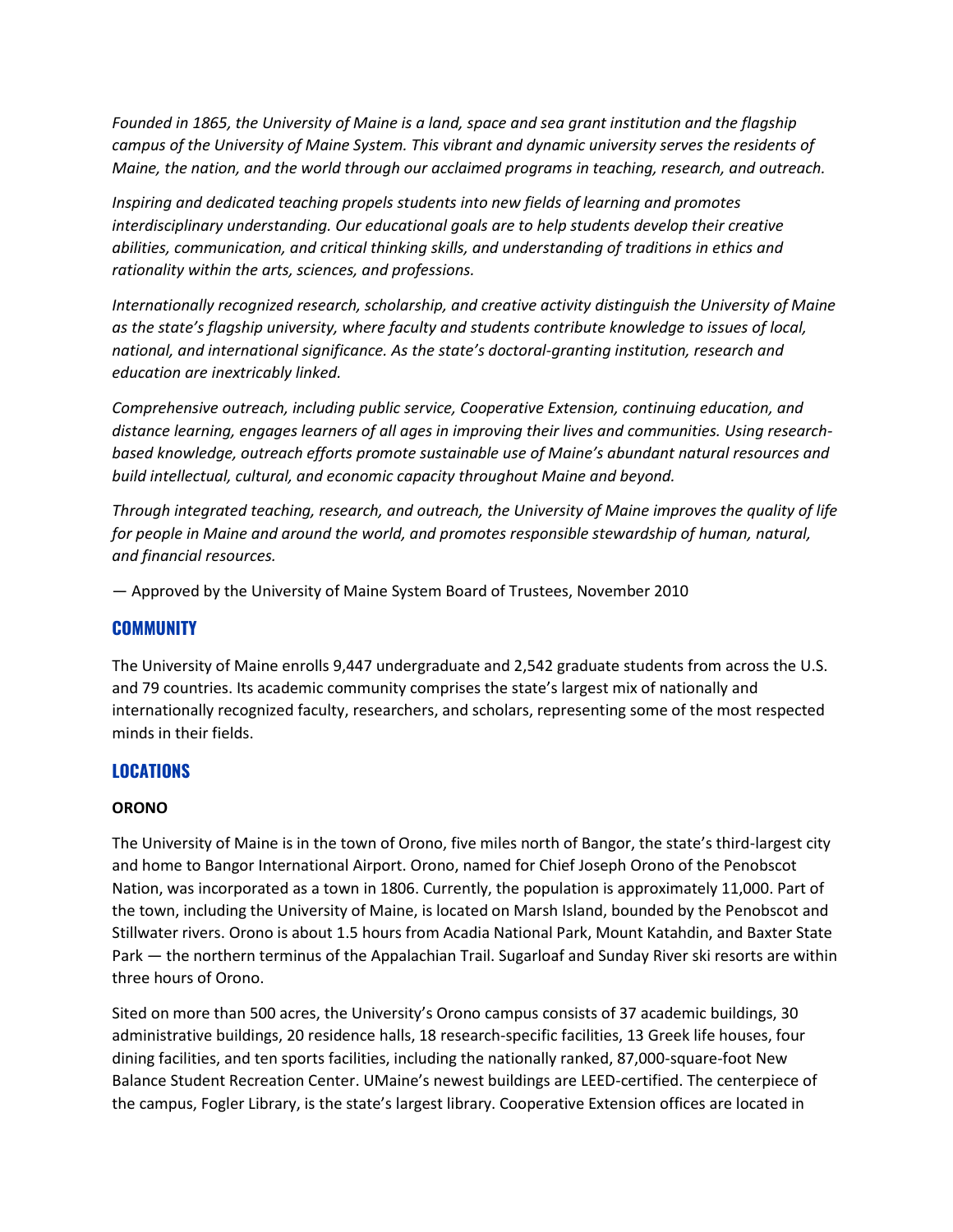each of Maine's 16 counties. The newest building, the Ferland Engineering Education and Design Center, will be opening this September.

#### **MACHIAS**

Founded in 1909, the University of Maine at Machias is Maine's coastal university. Its core curriculum focuses on the environmental liberal arts. Serving approximately 750 students, UMM provides an affordable, hands-on, experiential learning opportunity to its students through two- and four-year programs, the largest of which is the major in psychology and community studies.

On July 1, 2017, by the Board of Trustees, the University of Maine at Machias became a regional campus of UMaine to ensure continued access to public higher education in down east Maine and to promote enrollment growth, increase efficiencies, and advance program and research opportunities for students, faculty, and the communities served by both institutions. In the years since the primary partnership with UMM was introduced, UMaine and UMM have worked diligently to bring forward strategic goals in administrative integration, curriculum and program alignment, and structure and governance. UMM's faculty report to a Dean and Campus Director, who reports to the UMaine Provost, and leads the Machias campus while also serving on the President's cabinet.

For students on both campuses, the partnership broadens the portfolios of academic and research opportunities, from shared courses and transfer programs to advanced degree pathways. Initiatives are already underway to expand opportunities in engineering and nursing education, two areas facing critical workforce shortages in the Maine economy. For graduate students, a goal of the partnership is to expand teaching opportunities.

# **STUDENTS**

The University of Maine is a student-centered institution committed to community engagement. As part of the UMaine experience, undergraduate students participate in real-world experiences that inform their academic work and provide growth opportunities. Those opportunities include: study abroad, extensive research exposure, co-ops, and internships. Reflecting its commitment to student learning, UMaine received in 2015 the Community Engagement Classification of the Carnegie Foundation for the Advancement of Teaching.

UMaine offers more than 200 student clubs and organizations and is home to Maine Bound, a comprehensive outdoor experience that enables students to explore the natural beauty of the state. The division of student life actively joins with students, faculty, and staff to provide programs, services, and co-curricular experiences that foster an inclusive and supportive community. This environment not only enhances students' academic and personal growth but also positively contributes to the globally conscious and productive graduates they become.

As the state's only Division I university, UMaine fields intercollegiate teams in 17 men's and women's sports — men's and women's ice hockey, baseball, men's and women's basketball, field hockey, men's and women's swimming and diving, women's soccer, men's and women's cross country and track and field, softball, and football. UMaine proudly holds two NCAA team national championships, both in men's ice hockey.

Over 2,000 students graduate from UMaine annually and join more than 110,000 alumni worldwide.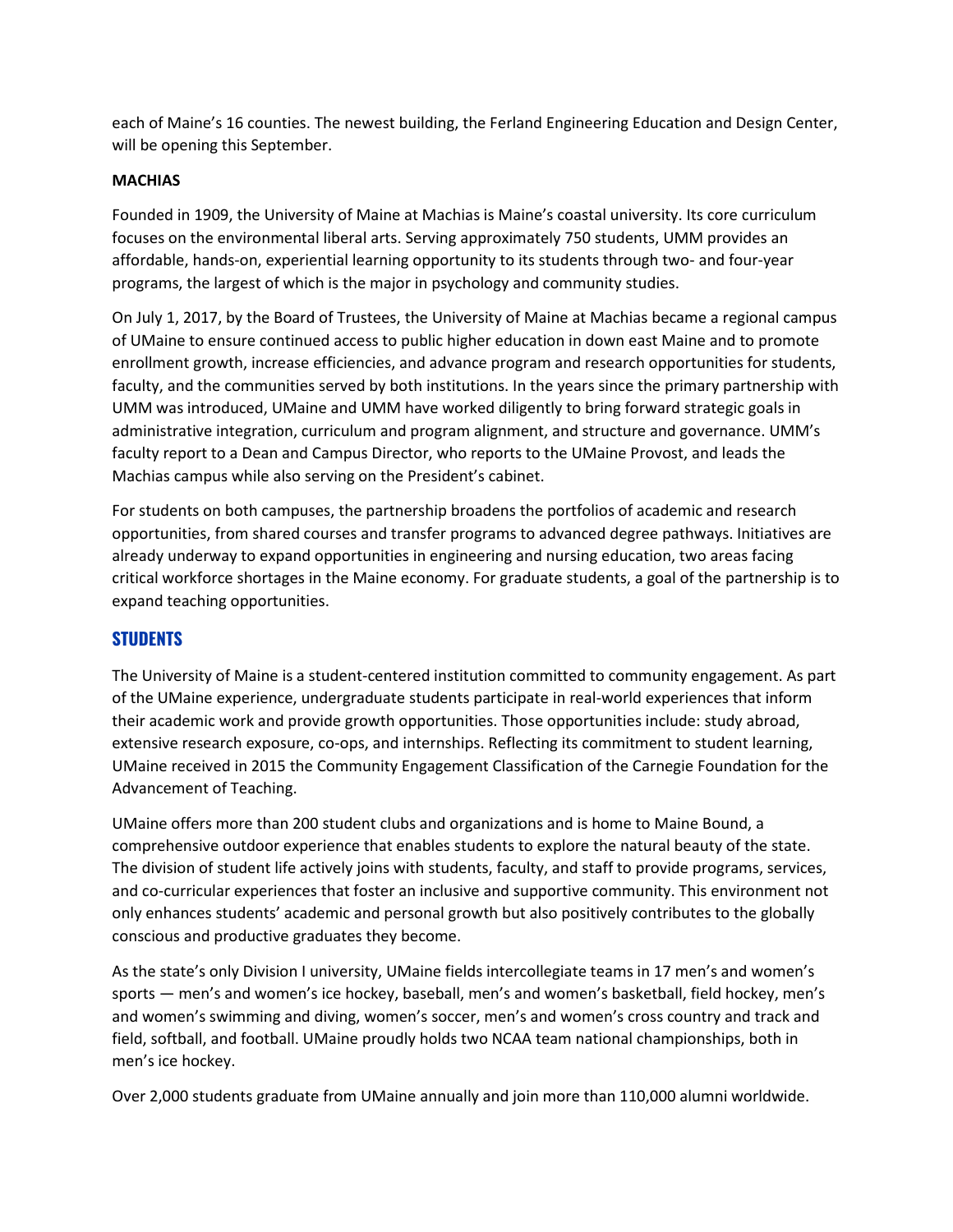# **STAFF**

UMaine's approximately 1,560 full- and part-time staff are essential to supporting students, bolstering faculty, and ensuring smooth operations across the University. Staff members are represented by several unions, including Associated Clerical Office Laboratory Technical Staff of the Universities of Maine, Police Fraternal Order of Police Lodge #100, Service & Maintenance Teamsters Union Local #340, and Universities of Maine Professional Staff Association. UMaine staff are dedicated, hard-working individuals who often go above and beyond their job descriptions to ensure the success of the University as a whole.

# **FACULTY**

Faculty members are attracted to the UMaine community by the University's very high research activity and R1 status, robust teaching commitments, outstanding facilities, and talented student body. Though faculty members focus heavily on research, a commitment to teaching, at both the undergraduate and graduate levels, is maintained and fostered through a 16:1 student to faculty ratio.

The University has 866 total full- and part-time faculty who are leaders in their respective fields and productive scholars. During the past academic year, the faculty received over \$133.6 million in external grants.

Faculty are committed to and highly participatory in the University's shared governance system. The governance structure includes both a faculty senate and union representatives. The Faculty Senate consists of 58 faculty and 13 non-faculty members who are elected to serve terms of three years. Since 1948, the faculty union has represented all full-time University faculty. A separate union represents part-time faculty.

#### **LEADERSHIP**

Dr. Joan Ferrini-Mundy became president of the University of Maine and its regional campus, the University of Maine at Machias, in July 2018. In 2021, she was appointed vice chancellor for research and innovation for the University of Maine System. In this role, she leads a formalized effort to make UMaine's research infrastructure accessible to and supportive of all universities and faculty in the System.

After earning her Ph.D. in mathematics education in 1980 from the University of New Hampshire (UNH), Ferrini-Mundy was a postdoctoral associate there, and a visiting assistant professor in the Department of Mathematics at Mount Holyoke College. At Mount Holyoke, Ferrini-Mundy co-founded the SummerMath for Teachers program. She returned to UNH as an assistant professor of mathematics and rose to the rank of full professor.

Prior to joining UMaine as its 21st president and second female president, Ferrini-Mundy was the chief operating officer of the National Science Foundation. Her distinguished career spans the fields of mathematics education, STEM policy and education, teacher education, and research administration. Her numerous awards and recognitions include the U.S. Senior Executive Service Presidential Rank Award of Distinguished Executive, Michigan State University's University Distinguished Professorship, election as a Fellow of the American Association for the Advancement of Science and of the American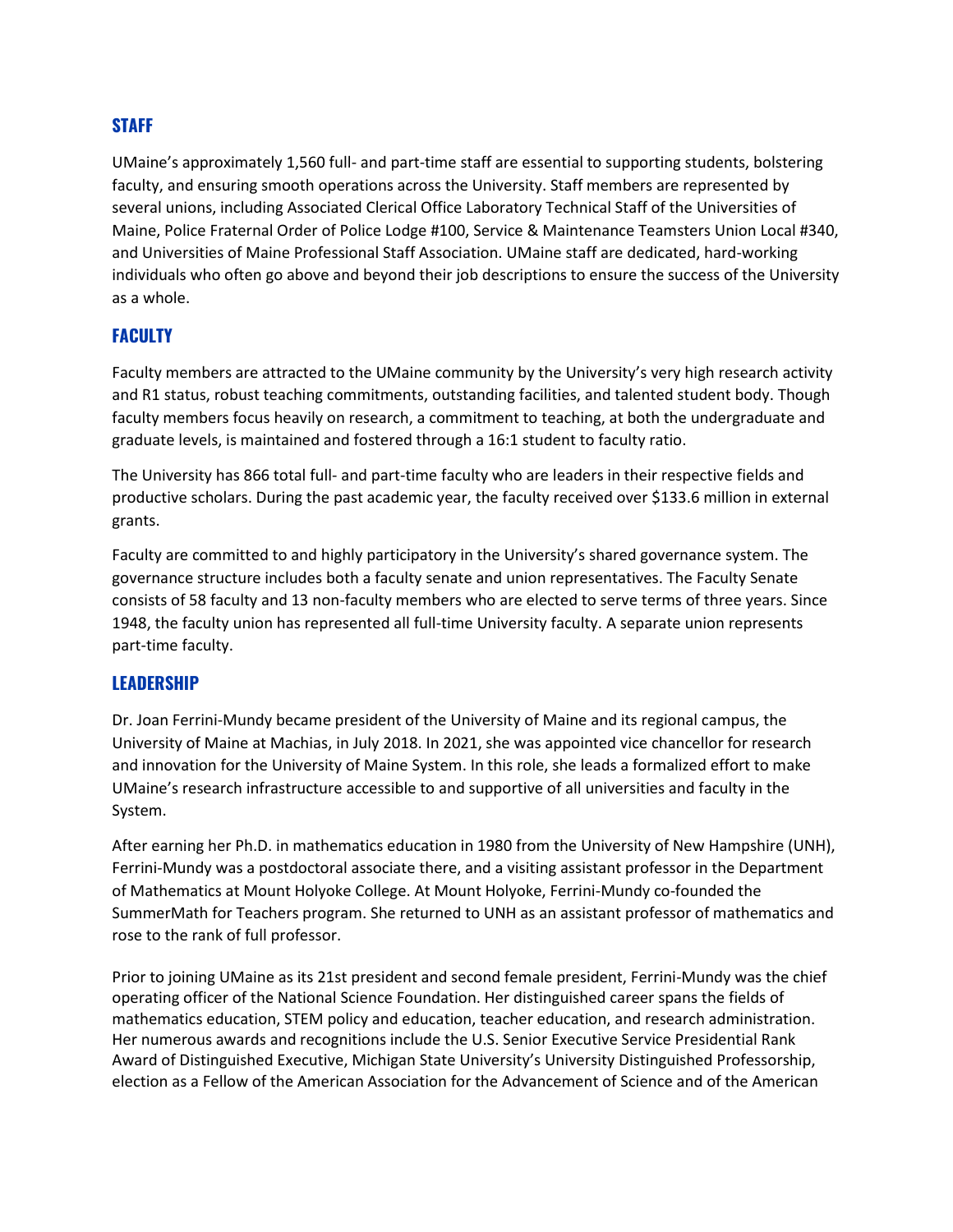Mathematical Society, and the Seaman A. Knapp Award in recognition of her leadership and contributions to food and agricultural sciences.

### **THE UNIVERSITY OF MAINE SYSTEM**

Established in 1968, the University of Maine System is the state's largest educational enterprise.

It has an annual enrollment of nearly 30,000 students and positively impacts the lives of hundreds of thousands of Mainers each year through its educational and cultural offerings as well as outreach and public service to individuals, businesses, organizations, and policymakers.

The System has an estimated \$1.5 billion total statewide economy impact each year, a return of \$7.50 for every dollar of State appropriation. Two-thirds of its alumni—approximately 120,000 people—live in Maine.

The University of Maine System Chancellor's office is located in Estabrooke Hall on the University of Maine campus in Orono. System-wide services and governance employees work from campuses across the state.

The University of Maine System consists of seven main campuses: The University of Maine, including its regional campus the University of Maine at Machias; the University of Maine at Augusta; the University of Maine at Farmington; the University of Maine at Fort Kent; the University of Maine at Presque Isle; and the University of Southern Maine. The System also includes a UMA campus in Bangor, USM campuses in Gorham and Lewiston-Auburn, the University of Maine School of Law, and the University of Maine Graduate and Professional Center.

#### **HAROLD ALFOND FOUNDATION GRANT**

In Octob[e](https://www.haroldalfondfoundation.org/)r 2020, the [Harold Alfond Foundation](https://www.haroldalfondfoundation.org/) made a 12-year, \$240 million commitment to the University of Maine System to bring [transformative change](https://www.maine.edu/transforms/about/) to the state's largest educational, research, innovation, and talent development asset. The Alfond investment in the System is the largest ever to a public institution of higher education in New England and the ninth largest gift ever made to a U.S. institution of public higher education. The System will leverage the Alfond transformative gift to secure an additional \$170 million in matching funds over the next ten years from private, state, and federal sources, resulting in \$410 million total investment in Maine's public university system.

The Harold Alfond Foundation's historic commitment to transformative change in public higher [e](https://www.maine.edu/transforms/maine-center/)ducation includes four key focus areas: the [Maine Graduate and Professional Center,](https://www.maine.edu/transforms/maine-center/) ne[w](https://www.maine.edu/transforms/student-success-and-retention/) student [success and retention initiatives,](https://www.maine.edu/transforms/student-success-and-retention/) an investment in [UMaine Athletics programs and facilities,](https://www.maine.edu/transforms/umaine-athletics/) and the creation of the [Maine College of Engineering, Computing and Information Science](https://www.maine.edu/transforms/mcecis/) (MCECIS).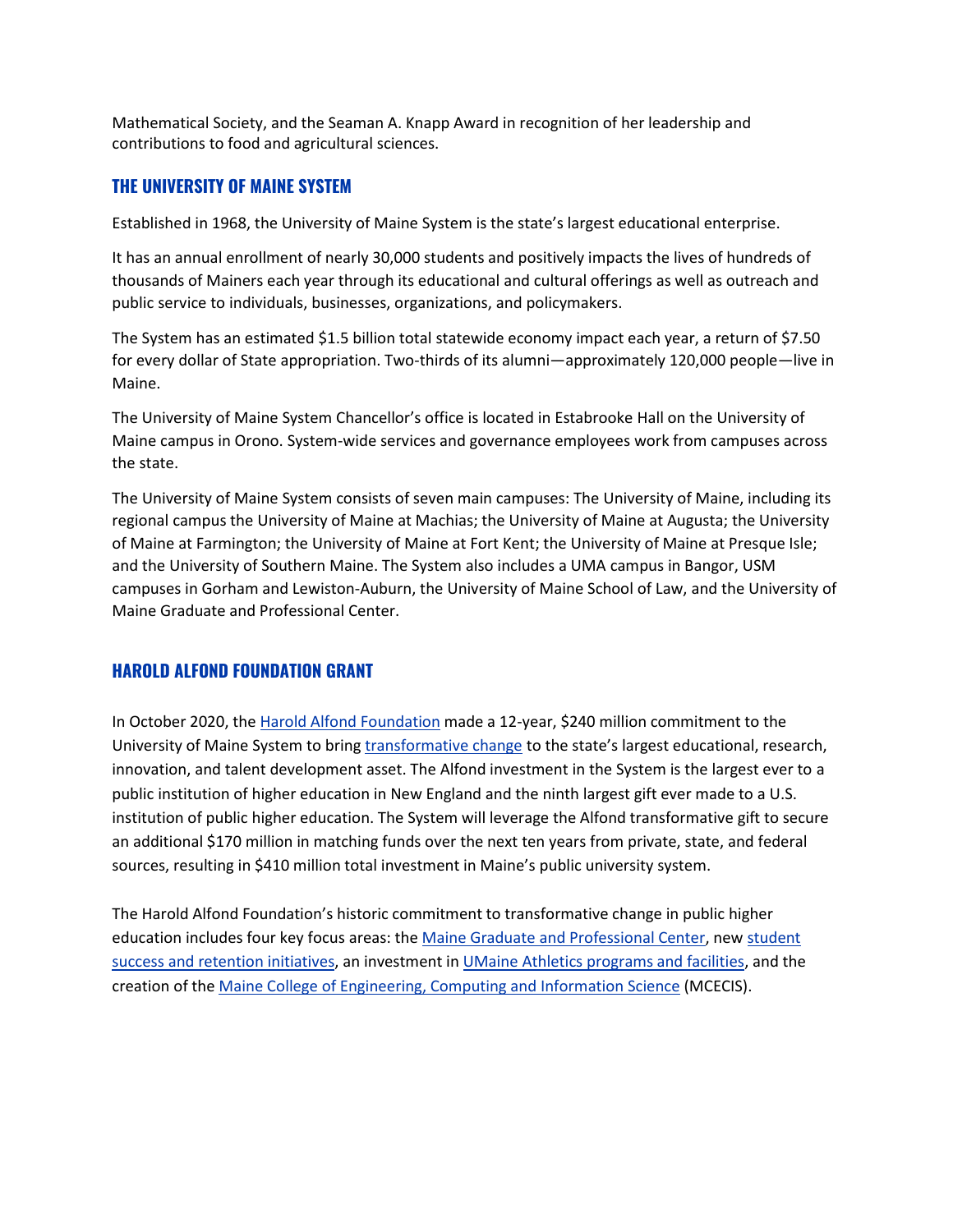# **DIVERSITY, EQUITY, AND INCLUSION**

UMaine is staunchly committed to creating and sustaining a welcoming environment for all students, faculty, staff, and visitors. A diverse and inclusive environment is critical to the vigorous discovery and learning processes within UMaine; fundamentally, diversity – diversity of ideas, cultures, experiences, and backgrounds – is the lifeblood of a healthy intellectual environment.

In alignment with UMaine's foundation of inclusive excellence, President Ferrini-Mundy appointed th[e](https://umaine.edu/president/council-on-diversity-equity-and-inclusion/) [President's Council on Diversity, Equity and Inclusion](https://umaine.edu/president/council-on-diversity-equity-and-inclusion/) to advise campus leadership and report on institutional efforts and actions to ensure inclusive excellence. Th[e](https://umaine.edu/umdli/) [UMaine Diversity Leadership](https://umaine.edu/umdli/)  [Institute](https://umaine.edu/umdli/) (UMDLI) provides opportunities to understand, appreciate, support, and strengthen the diversity of the UMaine community by offering a grassroots bottom-up approach to diversity efforts. UMaine is also a proud member of the National Center for Faculty Development & Diversity (NCFDD), an independent, nationally recognized organization dedicated to supporting faculty, particularly underrepresented faculty, post-docs, and graduate students in making successful transitions throughout their careers.

#### **FISCAL AFFAIRS**

In fiscal year 2022 the University of Maine had an annual unrestricted operating budget, including auxiliary enterprises, of approximately \$300 million This includes \$90 million in budgeted unrestricted State of Maine appropriation. Net student charges comprise 55 percent of total unrestricted revenue. In addition, the State of Maine provides \$13.3 million in restricted funding for the Maine Economic Improvement Fund to the University of Maine. Faced with steady revenue and rising costs, UMaine adjusts its budget annually, reducing expenditures to align with available funds.

In fiscal year 2021, among the major accomplishments, the university community set a new record by generating \$133.6 million in external funding in support of research and development activities, as compared to \$56.9 million in fiscal year 2017, corresponding to a 135 percent increase over the given five-year period, and an all-time high record by the University. In fiscal year 2021, research and development expenditures also reached a new all-time high record of \$179.3 million as compared to \$99.5 million in fiscal year 2017, corresponding to an increase of 80.2 percent over the given five-year period.

In the next ten years, the University has plans to invest \$1 billion in capital spending on projects that include new engineering and science research buildings, a Power Plant, a new residence hall, and more.

#### **UNIVERSITY OF MAINE FOUNDATION**

On July 1, 2016, the University of Maine merged its development office into the University of Maine Foundation, which has independent 501(c)(3) status. The University of Maine holds a contract with the University of Maine Foundation, for its fundraising, gift processing, and gift-related administrative needs. The Foundation and University recently successfully completed the \$208 million Vision for Tomorrow comprehensive campaign. The total combined endowment in support of the University of Maine is over \$440 million, including funds held at UMS as well as by the Foundation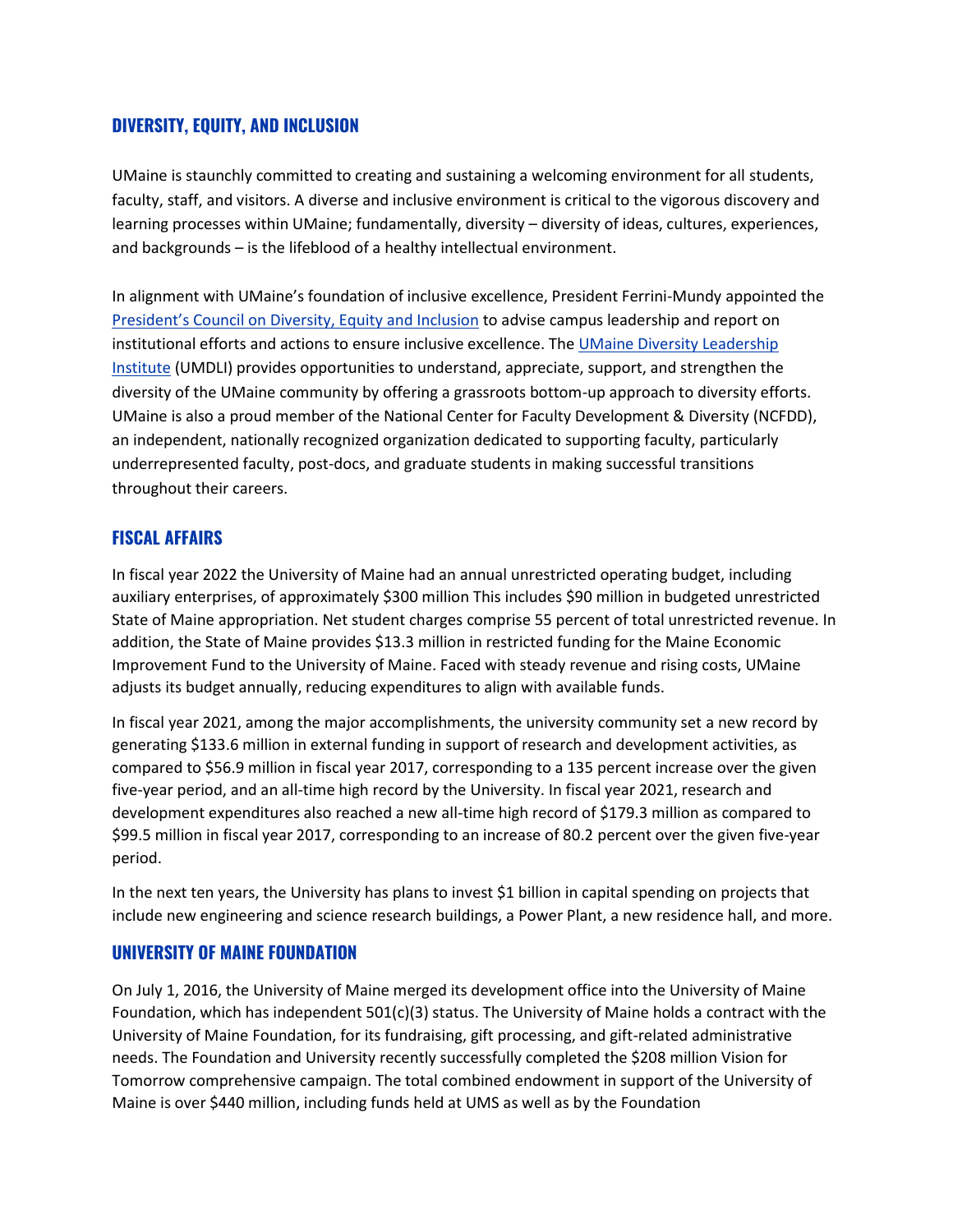# **THE VICE PRESIDENT FOR FINANCE AND ADMINISTRATION AND CHIEF BUSINESS OFFICER**

The Vice President for Finance and Administration and Chief Business Officer provides leadership and vision in financial, facilities planning, and management and oversight for the President and the University's senior leaders. This includes working closely with shared governance and numerous stakeholders, including the academic deans, to fulfill the mission and strategic goals of the University of Maine and the University of Maine at Machias. Budgetary responsibilities include stewardship of an annual institutional "all funds" budget totaling nearly \$400 million.

Serving as the senior financial officer for the institution, this position has dual direct reporting lines to the President and the University of Maine System Vice Chancellor for Finance and Administration and Treasurer and is a member of the President's cabinet and the Vice Chancellor's leadership team.

The Vice President for Finance and Administration provides vision, leadership, and direction to four direct reports and their teams in the finance and administrative division, which includes the following units:

- Budget and accounting
- Auxiliary Units including dining services, student housing, bookstore, childcare, and health services
- Facilities Management and Planning
- Student Financial Services

The successful candidate will be an innovative, collaborative, and experienced leader with a track record of progressive management success in financial roles at a university or similarly complex setting. The successful candidate will demonstrate planning, resource development, and project management skills; possess exceptional analytical skills and the ability to provide university leadership with budget models to enhance strategic decision making; and have experience dealing with governing boards and municipalities and managing a variety of campus administrative functions including overseeing major facilities projects. In addition, the Vice President for Finance and Administration will demonstrate the capacity to lead, support, and motivate staff through organizational change. The successful candidate will appreciate UM and UMM's academic missions, approach tasks with a "people" orientation, and possess the ability to tell complicated financial stories in ways that enlighten and engage people inside and outside the University.

#### **RESPONSIBILITIES**

- Lead a high-functioning division of Finance and Administration with a motivated team united in support of the University's mission.
- Develop processes and structures that will support budgeting and finance support for all campus entities.
- Develop and lead transparent short- and long-term budget planning processes that tie resources to strategic priorities, support enrollment growth, facilitate public-private partnerships, and advance the capital goals of the University.
- Create annual financial plans and regular financial reporting to key constituencies, including the UMS System Vice Chancellor of Finance and Administration and Treasurer, President, and divisional leaders.
- Develop short- and long- range forecasts in support of strategic decision-making and oversee the financial implementation of the University's vision and plans.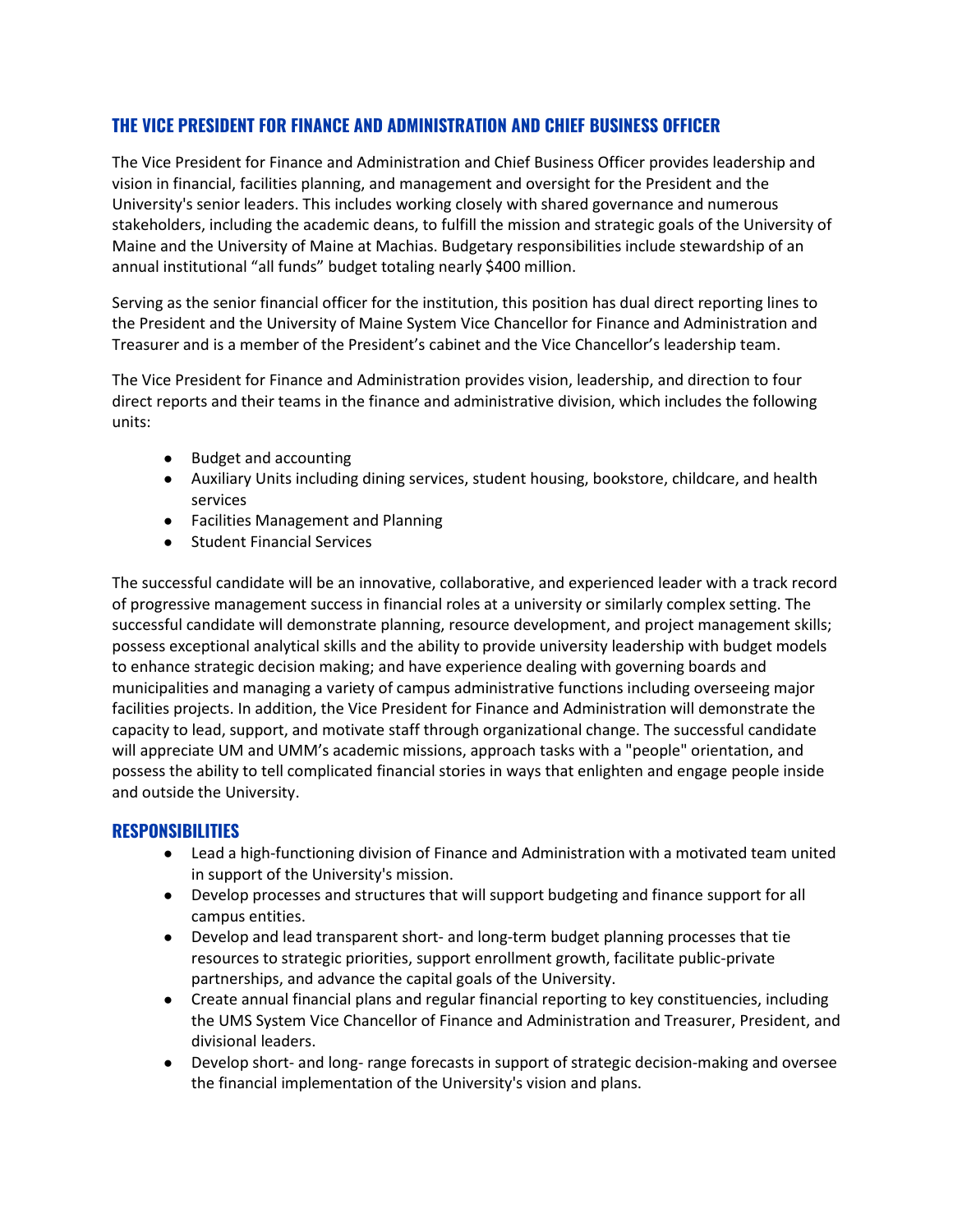- Collaborate with a range of community, business, and civic partners in the development of facilities initiatives. Coordinate facilities projects with the University of Maine System, the University of Maine Foundation, and other entities to meet University goals.
- Oversee development and implementation of the comprehensive campus facilities master plan and annual capital planning to realize institutional goals.
- Assure sustainable institutional maintenance and betterment of campuses while balancing historical preservation considerations.
- Foster organizational change and a culture of service that provides user-friendly budget and finance support for offices across campus.
- Maintain financial processes that ensure University budget plans and reports are accurate, accessible, fiscally sound, and sustainable.
- Serve as the primary financial liaison between the University and the UMS office; work collaboratively with other UMS System financial and business officers; and contribute to UMS initiatives as necessary, including Unified Accreditation, Harold Alfond grant management, strategic planning, and collaborative academic and administrative programming and activities.
- Serve on various system-wide committees including the CBO and University Service Leaders weekly meeting, Strategic Procurement Steering Committee monthly meeting, and other financial and administrative ad hoc committees as required.
- Prepare and present to the Board of Trustees annual budget and capital projects for approval.
- Provide leadership and direction to the President and senior leaders regarding the UMS financial matters, the University's annual budget allocations, and the capital planning process.
- Promote and support the University's commitment to equity, diversity, and inclusivity across the campus community.
- Create a climate of trust, transparency, and openness by working collaboratively and communicating frequently with shared governance groups, with department and unit leaders, and with executive leaders.

# **QUALIFICATIONS & DESIRED CHARACTERISTICS**

The successful candidate will present evidence of the following:

- Demonstrated ability to understand and communicate complex concepts in ways that inform and engage individuals both inside and outside the University.
- An unquestionable personal code of ethics and excellent interpersonal skills, with evidence of collaborative, team-oriented leadership style.
- Commitment to equity, diversity, and inclusivity demonstrated by leadership, active planning, allocation of resources, and accountability.
- Record of success in analyzing and addressing multi-faceted problems.
- Demonstrated ability to see the big picture and relate financial strategies and resources to the University's mission and strategic and capital plan while also providing active project management to get things done.
- Demonstrated ability to create and implement financial forecasting and modeling tools to facilitate decisions on organizational investment strategies and risk management.
- Ability to act with urgency in service to the University's vision and mission and to champion innovation.
- Experience with change management and continuous improvement.